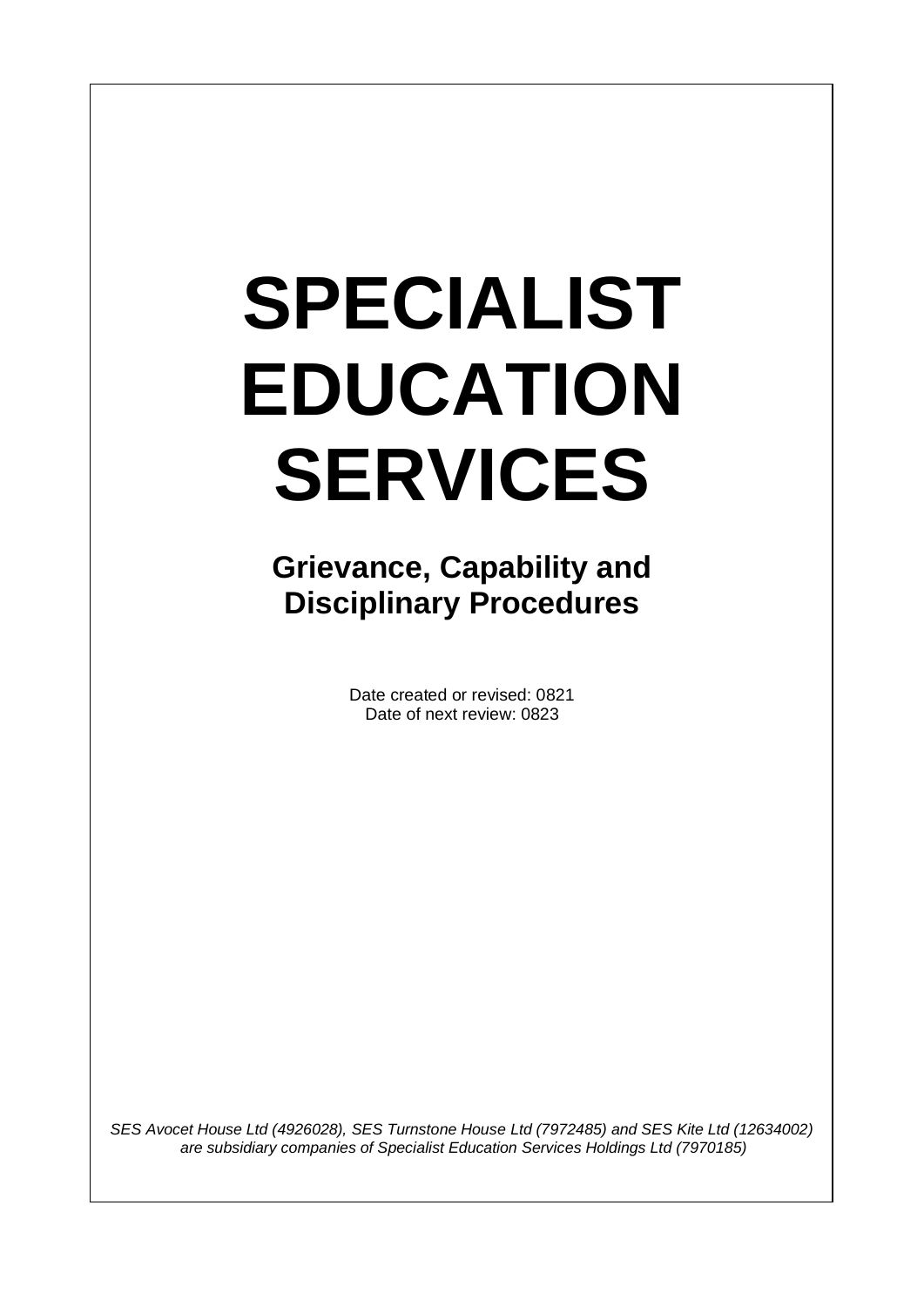# **CONTENTS**

| 1 | <b>GRIEVANCE</b>    |                                                | $\overline{a}$ |
|---|---------------------|------------------------------------------------|----------------|
| 2 | <b>CAPABILITY</b>   |                                                | $\overline{a}$ |
| 3 | <b>DISCIPLINARY</b> |                                                | 3              |
|   | 3.1                 | Principles                                     | 3              |
|   | 3.2                 | <b>Informal Discussions</b>                    | 3              |
|   | 3.3                 | <b>Investigation To Establish The Facts</b>    | 3              |
|   | 3.4                 | Informing You Of The Problem                   | 4              |
|   | 3.5                 | Hold A Meeting With You To Discuss The Problem | 4              |
|   | 3.6                 | Being Accompanied At The Meeting               | $\overline{4}$ |
|   | 3.7                 | Deciding On Appropriate Action                 | $\overline{4}$ |
|   | 3.8                 | <b>First Warning</b>                           | 4              |
|   | 3.9                 | <b>Final Written Warning</b>                   | 5              |
|   | 3.10                | <b>Gross Misconduct</b>                        | 5              |
|   | 3.11                | Suspension                                     | 5              |
|   | 3.12                | Appeals                                        | 5              |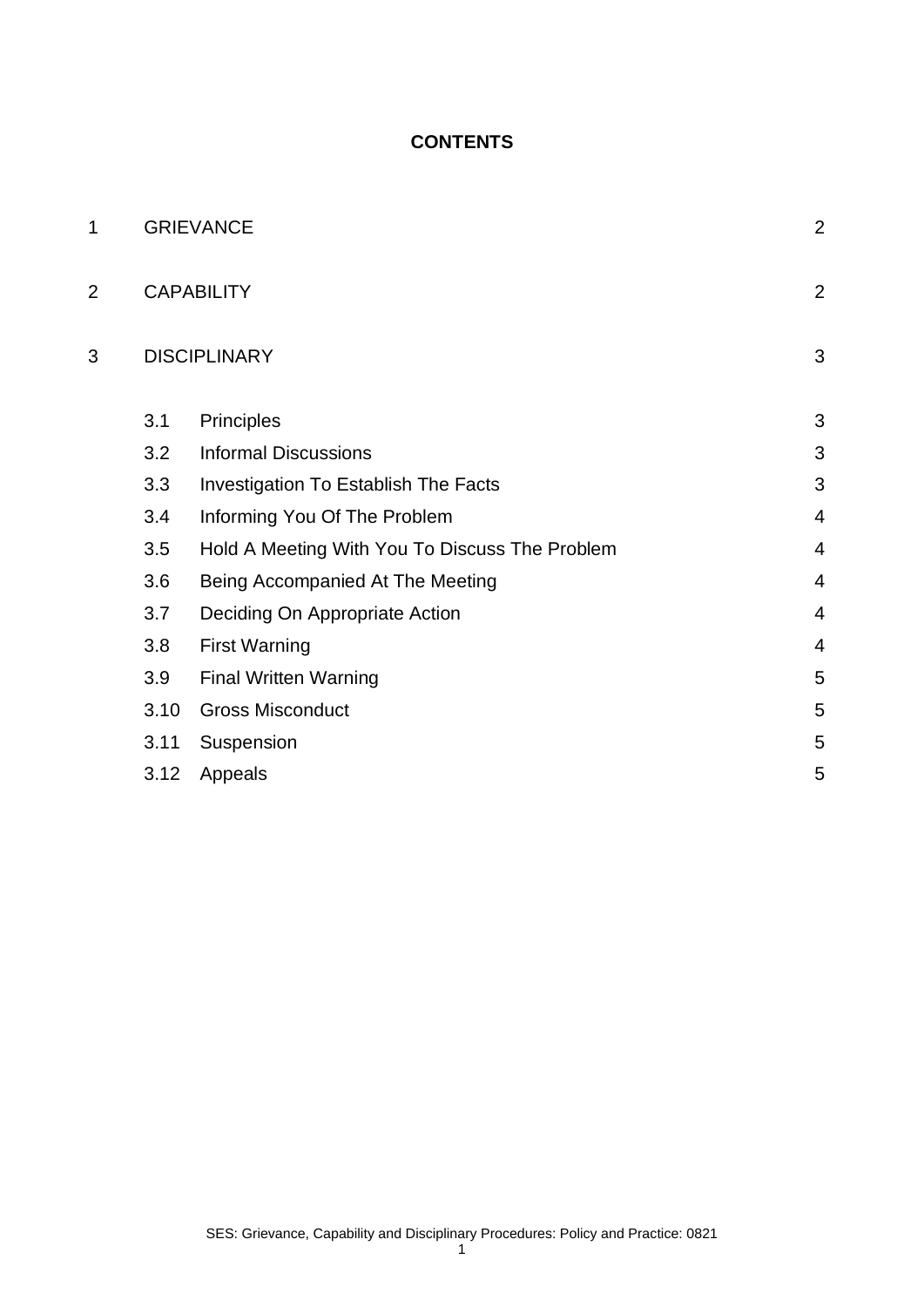## **1 GRIEVANCE**

Anybody working in an organisation may, at some time, have problems or concerns about their work, working conditions or relationships with colleagues that they wish to talk about with management. They want the grievance to be addressed, and if possible, resolved.

It is also clearly in management's interests to resolve problems before they can develop into major difficulties for all concerned. Employees should aim to settle most grievances informally with their line manager. To this end there are structures and systems in place to provide colleagues with a forum for discussion at the very earliest stage (e.g. personal support meetings, professional development meetings) when issues may arise as a consequence of misunderstanding or misinformation, etc, and can be easily dealt with.

If a grievance cannot be settled informally or a formal approach is preferable, the employee should raise it formally with management. Grievance procedures enable employees to raise grievances with management about their employment either by themselves or with a representative. It is our policy to help resolve grievances as quickly and as fairly as possible and at the lowest relevant level.

The appropriate procedures to follow are set out in the document **SES Complaints and Representations Policy and Practice**. This outlines both the informal and formal stages.

# **2 CAPABILITY**

This policy applies to all staff that have successfully completed their probation period and establishes guidelines for managers and staff in relation to the management of under-performance.

SES has a responsibility for setting realistic and measurable standards of performance, for explaining these standards carefully to members of staff and for supporting staff to achieve the standards set. All new members of staff will have their job explained carefully to them at outset and through the induction and probationary process. They will be given copies of, or referred to, any written guidance that exists in relation to their area of work and will be given appropriate training and support to become familiar with it. Staff will also be made aware of the standards expected of them and where expectations change and evolve over time, managers have a responsibility to inform staff of these changes.

Employees have a contractual responsibility to perform to a satisfactory level. Where sub-standard performance is found to be due to negligence or lack of application on the part of the employee, then the Disciplinary Procedure will normally be appropriate.

However, issues of an employee's capability may arise from time to time where sub-standard performance relates to a lack of the required knowledge, skills or ability rather than misconduct. In this case, the employee will, wherever practicable, be assisted through training or coaching and given reasonable time to achieve the required standard.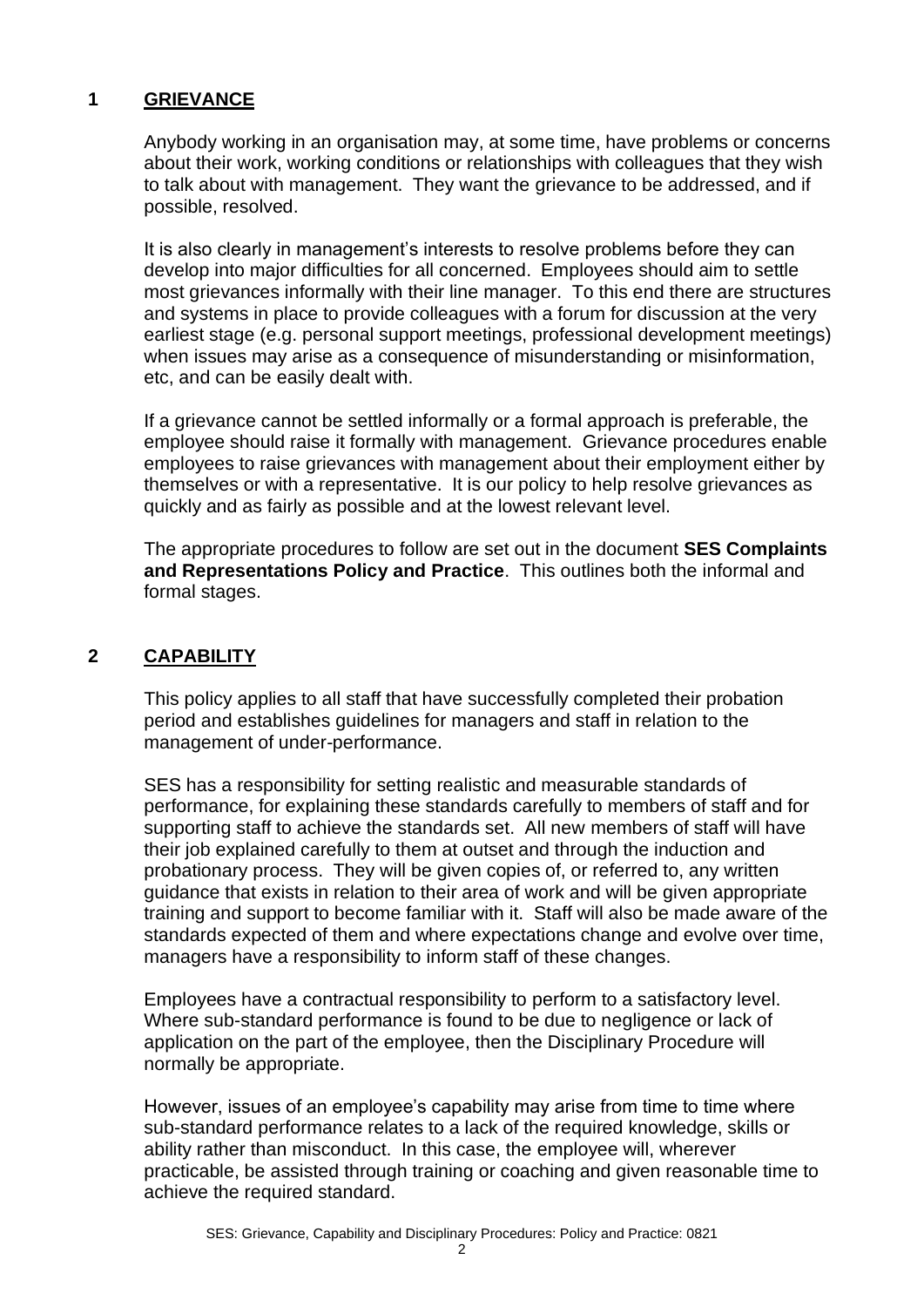Capability procedures have essentially the same structure (informal to formal; oral, written and final written) as disciplinary procedures but the company takes the view that the earlier stages of capability should be aimed at preventing the use of formal stages.

An appropriate interview process, coupled with the rigorous Staff Support and Development Programme with its emphasis on growth and development of skills and knowledge, through to professional development guided by regular meetings, should eliminate the need for capability procedures except for rare and highly exceptional circumstances.

# **3 DISCIPLINARY**

It is hoped that most disciplinary problems can be solved by informal discussions or counselling. However if this fails to resolve the problem a more formal approach is required.

The company's aim is to encourage improvement in individual conduct and performance through appropriate support, guidance and professional development.

## 3.1 PRINCIPLES

- The procedure is designed to establish the facts quickly and to deal consistently with disciplinary issues. No disciplinary action will be taken until the matter has been fully investigated
- At every stage you will be advised of the nature of the complaint, be given the opportunity to state your case, and be represented or accompanied by a fellow employee of your choice
- You will not be dismissed for a first breach of discipline except in the case of gross misconduct, when the penalty will normally be dismissal without notice and without pay in lieu of notice
- You have a right to appeal against any disciplinary action taken against you
- The procedure may be implemented at any stage if your alleged misconduct warrants such action.

#### 3.2 INFORMAL DISCUSSIONS

Before taking formal disciplinary action, your supervisor will make every effort to resolve the matter by informal discussions with you. Only where this fails to bring about the desired improvement should the formal disciplinary procedure be implemented

# 3.3 INVESTIGATION TO ESTABLISH THE FACTS

It is important to investigate potential disciplinary matters promptly to establish the facts of the case before memories of events fade. This will not by itself result in any disciplinary action. However, it will be made clear to you that the investigation may lead to disciplinary charges being raised. In those cases where a period of suspension with pay is considered necessary, this period will be kept as brief as possible.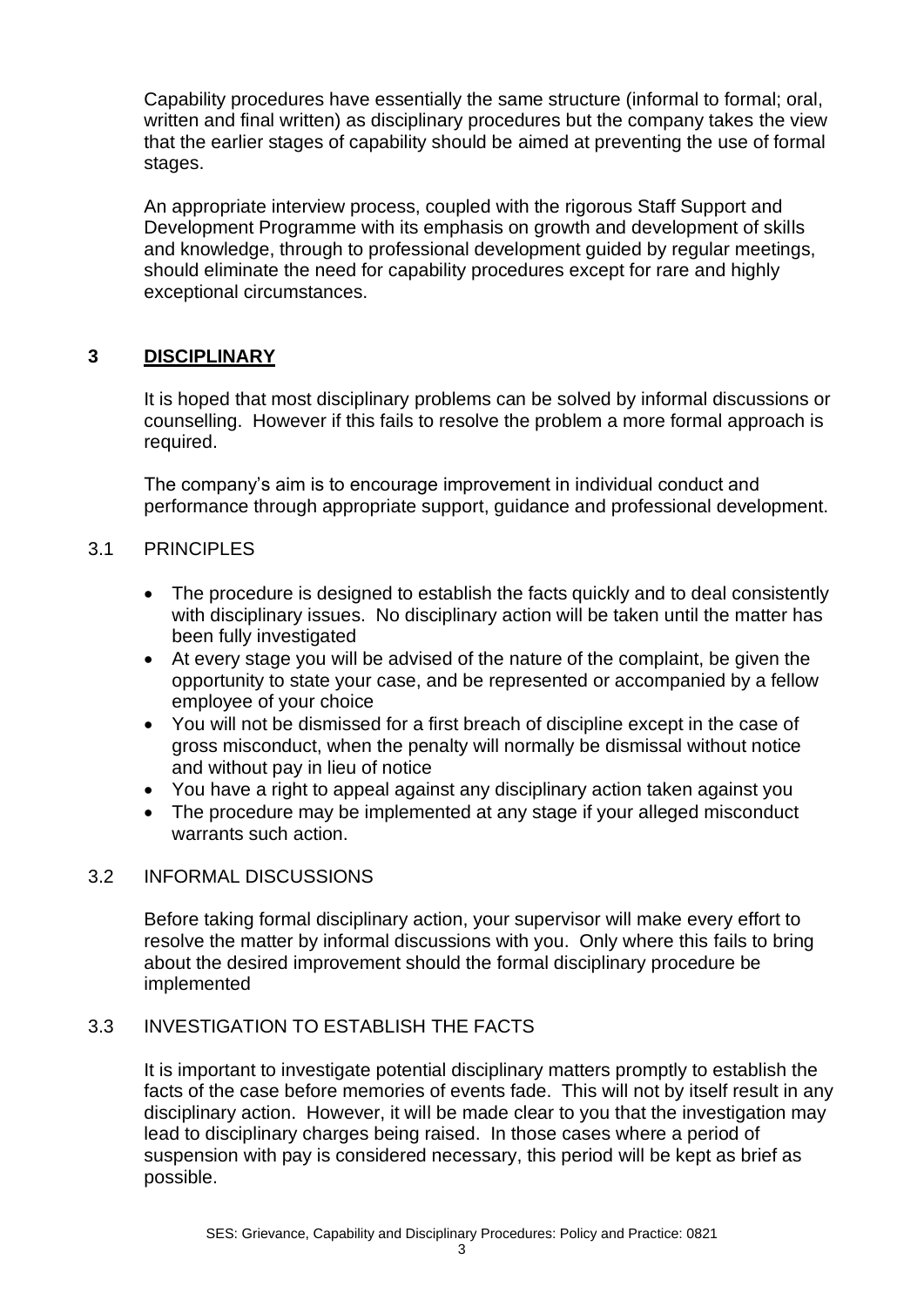## 3.4 INFORMING YOU OF THE PROBLEM

If, in light of the investigation, it is decided that there is a disciplinary case to answer, you will be notified of this in writing. This notification will contain sufficient information to let you know what the alleged problem is and its possible consequences.

### 3.5 HOLD A MEETING WITH YOU TO DISCUSS THE PROBLEM

Before holding a disciplinary meeting we will ensure that you have been notified of the nature of the problem and the basis of the allegations against you. The meeting will then be held promptly whilst allowing you reasonable time to prepare your case. At the meeting you will be able to set out your case and answer any allegations that have been made.

#### 3.6 BEING ACCOMPANIED AT THE MEETING

You have a statutory right to be accompanied by a companion where the disciplinary meeting could result in:

- a formal warning being issued; or
- the taking of some other disciplinary action; or
- the confirmation of a warning or some other disciplinary action (appeal hearings).

The chosen companion may be a fellow worker, a lay trade union official, or an official employed by a trade union. A lay official must have been certified by their union as being able to accompany a worker. To exercise the right to be accompanied workers must first make a reasonable request.

The companion is allowed to address the hearing to put and sum up the worker's case, respond on behalf of the worker to any views expressed at the meeting and confer with the worker during the hearing. The companion does not have the right to answer questions on the worker's behalf, address the hearing if the worker does not wish it or prevent the employer from explaining their case.

## 3.7 DECIDE ON APPROPRIATE ACTION

Following the meeting a decision will be made whether or not disciplinary or any other action is justified and you will be informed accordingly.

#### 3.8 FIRST WARNING

If conduct or performance is unsatisfactory, the employee will be given a written warning or performance note setting out the nature of the misconduct or poor performance, the change in behaviour or improvement in performance required (with timescale). Such warnings will be recorded, but disregarded after 12 months of satisfactory service. The employee will also be informed that a final written warning may be considered if there is no sustained satisfactory improvement or change. (Where the first offence is sufficiently serious, for example because it is having, or is likely to have, a serious harmful effect on the organisation, it may be justifiable to move directly to a final written warning.)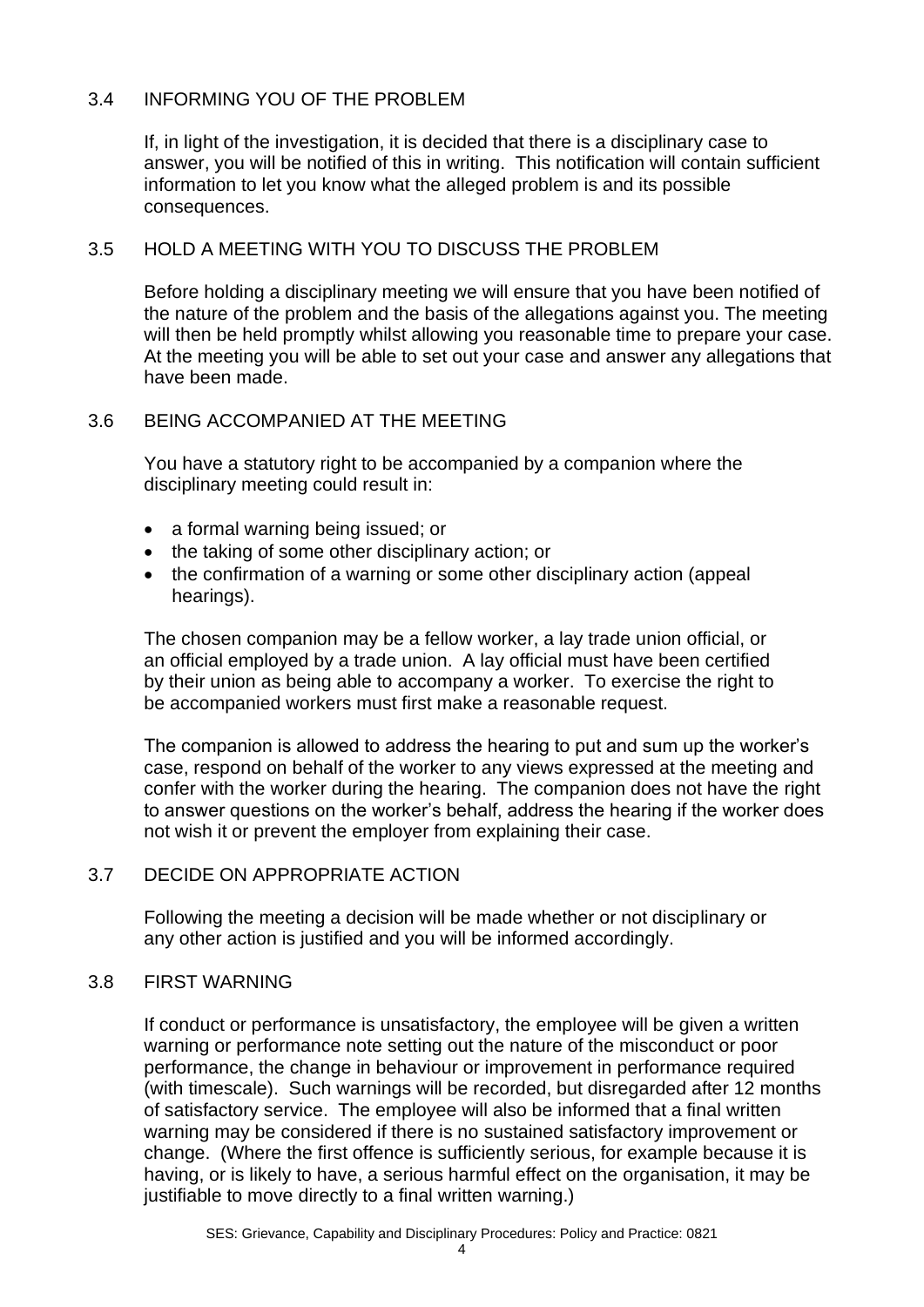#### 3.9 FINAL WRITTEN WARNING

If the offence is serious, or there is no improvement in standards, or if a further offence of a similar kind occurs within the set period, a final written warning will be given which will include the reason for the warning and a note that if no improvement results within one month, further action will be taken. Dismissal or action short of dismissal may follow, (e.g. demotion or loss of seniority).

#### 3.10 GROSS MISCONDUCT

Some acts, termed gross misconduct, are so serious that they may call for summary dismissal for a first offence. If, after investigation, it is confirmed that an employee has committed an offence of the following nature (the list is illustrative, not exhaustive), the normal consequence will be dismissal without notice or payment in lieu of notice:

• Theft, damage to property, fraud, incapacity for work due to being under the influence of alcohol or illegal drugs, physical violence or perceived threat of physical violence, bullying and serious insubordination

Any decision to dismiss will be taken by the employer only after full investigation and the operation of a fair disciplinary process, including a right of appeal

#### 3.11 SUSPENSION

As part of a disciplinary procedure a member of staff may be suspended while the case is being investigated. This is seen as a neutral act and not as a disciplinary penalty and no guilt should be implied or inferred from the suspension. Suspension will always be on full pay and for the shortest possible time, where this is within our control. You will be told exactly why you are being suspended, and that you will be called in for a disciplinary meeting as soon as possible following the investigation.

It is standard procedure that during any suspension you will be asked not to contact colleagues or return to site in order to safeguard yourself and others during the process. Ignoring this instruction may well damage or prejudice your case.

### 3.12 APPEALS

If you wish to appeal against any disciplinary decision, you must appeal, in writing within 5 working days of the decision being communicated to you. The grounds of appeal must be set out clearly within the letter submitted by the employee.

All appeals above and beyond the SES Principal will involve the Directors. Workers have a statutory right to be accompanied at appeal hearings (as in 3.6 above), should they wish. You will be informed in writing of the results of the appeal hearing as soon as possible.

A successful appeal will result in all information being removed from a staff member's record.